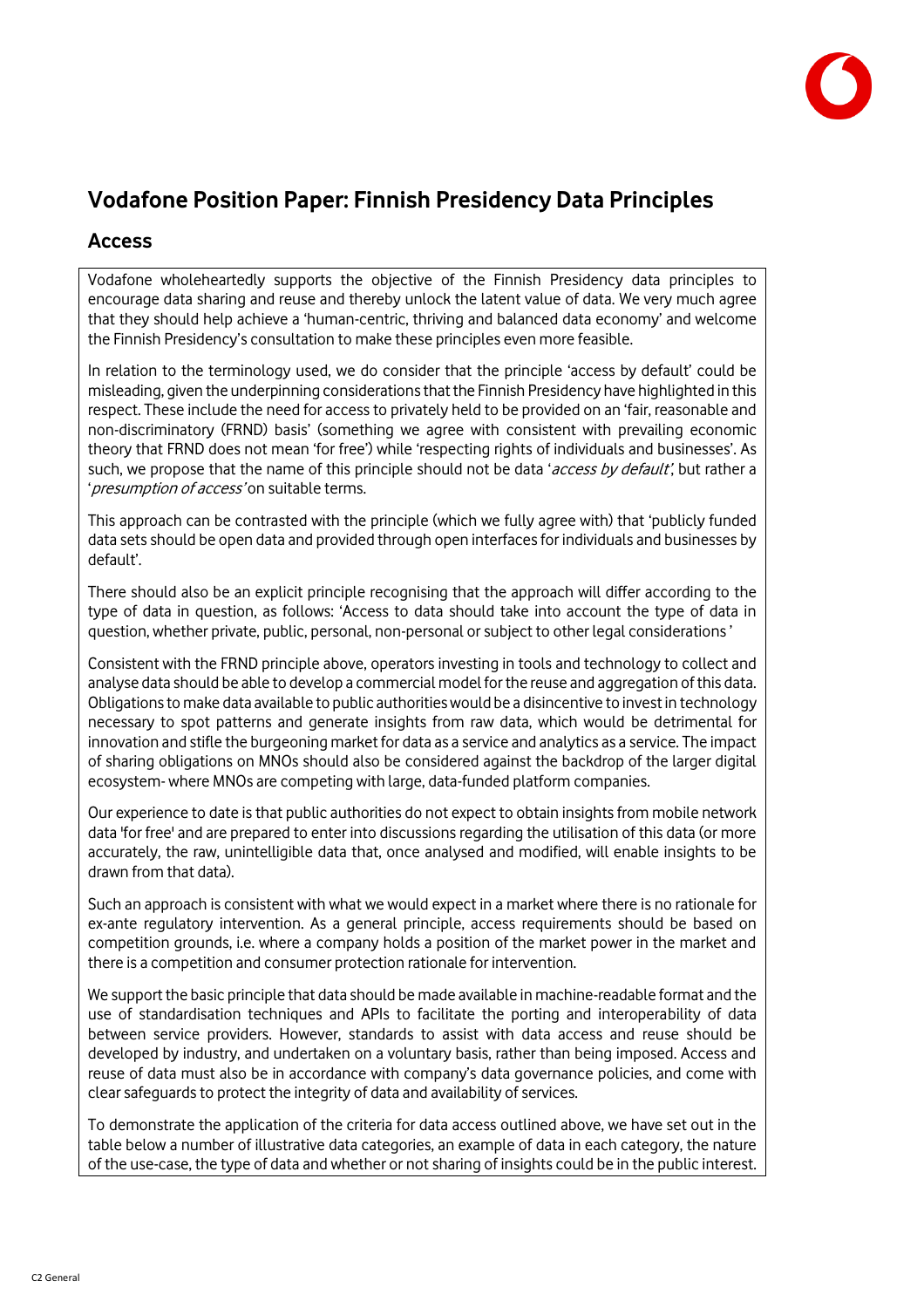

|                          | Example 1             | Example 2         | Example 3             | Example 4           |
|--------------------------|-----------------------|-------------------|-----------------------|---------------------|
| Data category            | Raw mobile            | <b>B2B</b> data   | Personal data (e.g.   | Trade secret/IPR    |
|                          | network data          |                   | website cookie)       | data                |
| <b>Example Potential</b> | Insights based        | Intelligent       | <b>Behavioural</b>    | Core network        |
| Insight                  | on anonymised         | asset             | insights (e.g. used   | technical           |
|                          | aggregated            | management        | for customer          | performance         |
|                          | journeys or           | across supply     | loyalty               |                     |
|                          | travel patterns in    | chain (e.g.       | programmes)           |                     |
|                          | and around a city     | logistics)        |                       |                     |
|                          | centre                |                   |                       |                     |
| Nature of usage          | Non-personal          | Non-personal      | Personal              | Commercially        |
|                          |                       |                   |                       | confidential        |
| Is it public interest    | Yes, as it could      | It is not obvious | No                    | No                  |
| data?                    | result in more        | that this data    |                       |                     |
|                          | efficient             | would be in the   |                       |                     |
|                          | transport             | public interest.  |                       |                     |
|                          | planning and          |                   |                       |                     |
|                          | urban planning        |                   |                       |                     |
| Would it be              | No (noting            | This would        | No (noting            | No (disclosure not  |
| possible to share        | applicability of      | depend on         | applicability of      | legally compliant   |
| the raw data             | <b>GDPR</b> and other | public interest   | <b>GDPR</b> and other | (business secret)). |
| category with a          | applicable EU         | test and views    | applicable EU law     |                     |
| public body?             | law in particular)    | of the parties.   | in particular)        |                     |
| Would it be              | Yes (noting in        | Potentially (if   | No (also              | No (disclosure not  |
| possible to share        | particular that       | parties agreed    | noting application    | legally compliant   |
| insights derived         | such sharing          | to it and such    | of ethics principles  | (business secret)). |
| from analysing           | should be             | sharing was       | and need for social   |                     |
| the data with            | economically          | economically      | acceptability)        |                     |
| public body (i.e.        | viable)               | viable)           |                       |                     |
| could sharing be         |                       |                   |                       |                     |
| legally valid,           |                       |                   |                       |                     |
| socially                 |                       |                   |                       |                     |
| acceptable and           |                       |                   |                       |                     |
| economically             |                       |                   |                       |                     |
| viable?)                 |                       |                   |                       |                     |

## **Sharing**

Sharing of non-personal data should take place on the basis that it is legally valid, ethical, socially acceptable and economically viable. We agree with the general principle that restriction on data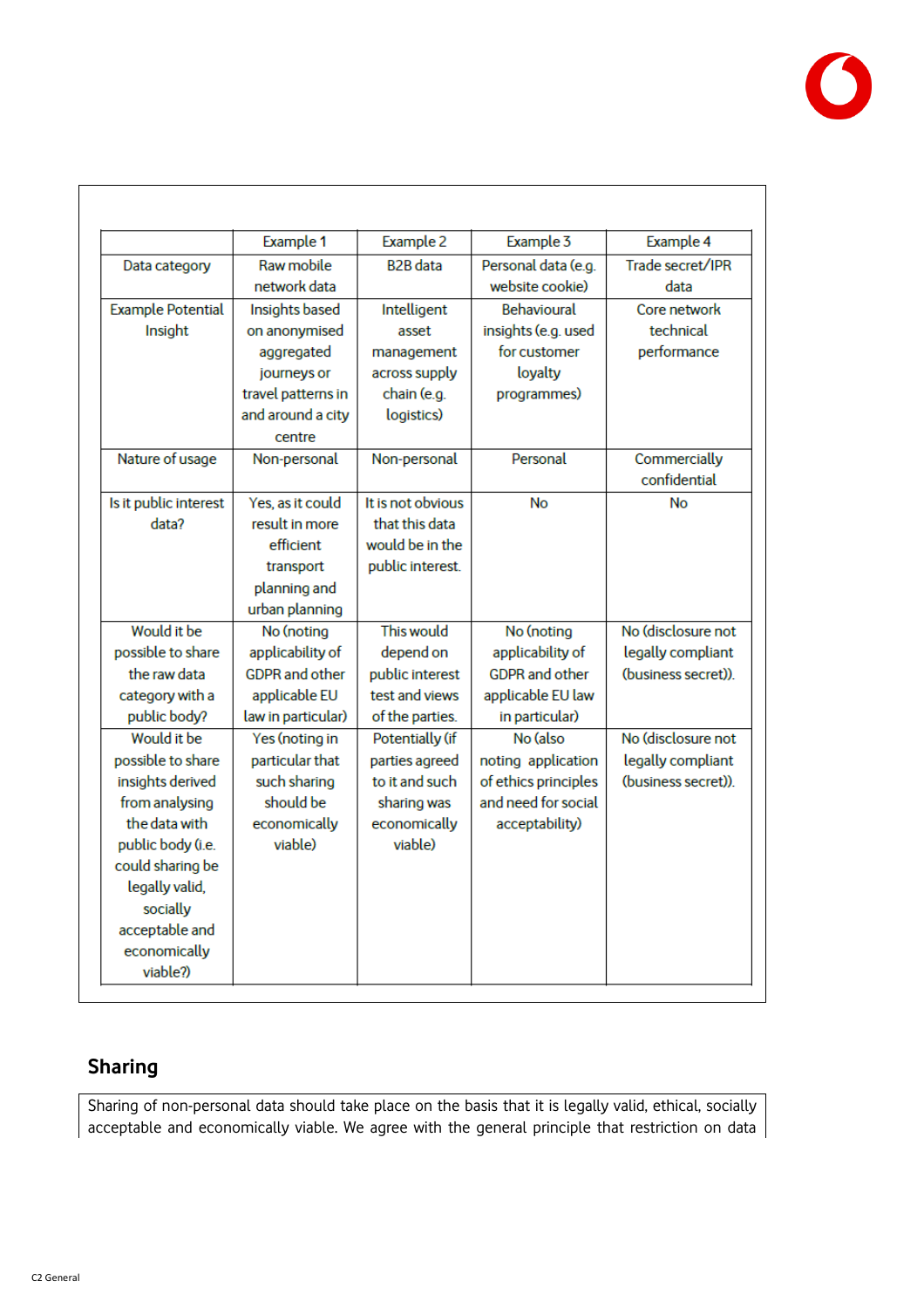

sharing should be minimized to the extent possible, and subject to clear commercial justification, in particular to create cross-sectorial growth.

We would also strongly agree with the Finnish Presidency that requests from public bodies to access and reuse privately held data from corporations should be balanced and subject to clear proportionality requirements, premised on the existence of a healthy, functioning market for the transfer of data. Otherwise, business to government data sharing should take place on a cooperative, voluntary basis and in line with relevant legal and commercial constraints.

Sharing and reuse of data should be incentivised through voluntary industry initiatives (codes of conduct) and technical measures that facilitate the porting of data from one provider to another (data interoperability) such as APIs and open data access models.

In this sense, standardisation in support of interoperability and data usage agreements should be promoted. Interoperability ensures that data can 'talk' to one another when transferred between providers. Vodafone considers that interoperability has been a vital tool in the communications sector to reduce switching costs for users, and thereby incentivize competition. Similarly, interoperability can promote increased sharing and reuse of data between service providers and actors in different sectors.

One way to consider how data access and reuse between service providers can be enhanced is to look at current obstacles to data mobility in the sector, and consider how organisations can collaborate to address them.

In 2018, the UK's Digital Ministry DCMS commissioned a study to develop its understanding of the potential that personal data portability holds for the UK economy. The study builds out from the data portability requirement established under GDPR (article 20) to look at the potential for the UK to embrace a wider culture of 'data mobility'.

The study concludes that personal data mobility can drive fresh growth by creating an environment where empowered individuals can safely make valuable use of their personal data, and consent to its use by others in new data-driven services and technologies. In other words: data mobility can bring mutual benefits to consumers and businesses, in turn driving economic and societal gains.

Obstacles to this vision identified in the study include the fact that a significant proportion of personal data is currently locked in 'organisational and sectorial silos' limiting the scope of its productive use. System features of the digital economy, market consolidation and a lack of trust have all contributed to a situation where data is not shared freely between service providers and different sectors, limiting its utility.

Sharing of data must also be carefully balanced with Intellectual Property Rights (IPR) and the prerogative of private actors to assert such rights over databases in which they have invested time and resource. While we consider that in general sharing of data has a pro-competitive effect, we must also bear in mind the limitations placed on sharing of certain databases by IPR, and the underlying intention of such rights to promote investment and innovation.

#### **Act**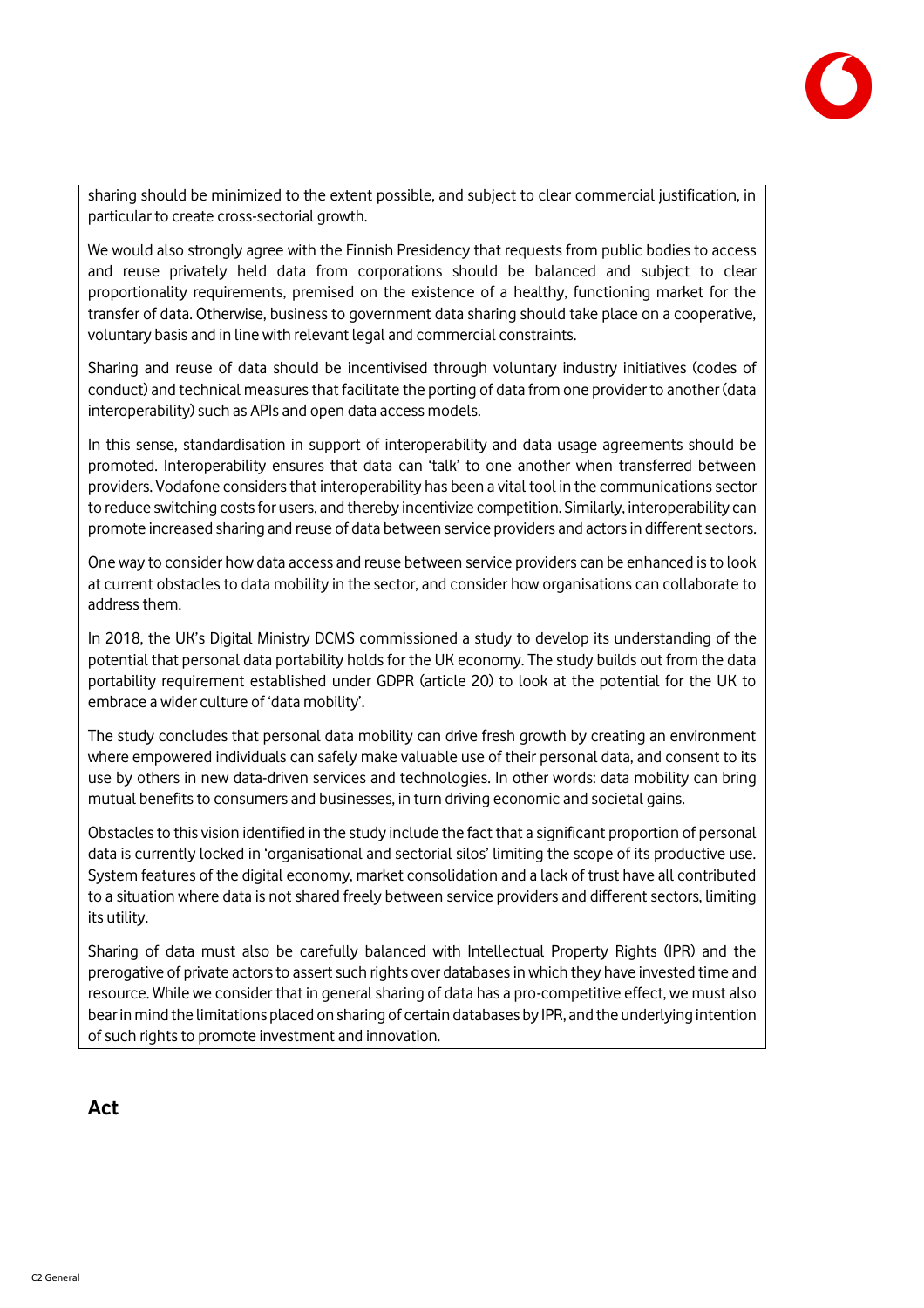

Vodafone supports the basic principle of putting users in control of their own data. For this reason we have taken steps to ensure it is easy for users to either erase or port their data to a third party as required under the terms of GDPR.

Our industry has a strong reputation for respecting the confidentiality and security of our communications and our customer's data. Unlike platform businesses, we do not primarily rely on inferred insights derived from user data to create value, and our business does not subsist from placing or optimising advertising based on such insights.

There exists an underlying tension between the principle of increased data sharing on the one hand, and increased user-control over data on the other. While safeguards and governance procedures can be put in place (obligations around onwards transfer of data under GPDR for example) each time data is shared with a third party it becomes more complex for the data subject to assert control over such data, and to request its deletion.

#### **Innovation**

As we look to realise the benefits of the data economy, Vodafone supports moving from an 'innovation by permission' to an 'innovation first' approach.

Huge amounts of data could be generated throughout the internet value chain, with Internet of Things (IoT) technology helping to unlock this value. It is imperative that the value of the data can be realised (in conjunction with AI techniques) to contribute to our societies, for example, via smart cities, optimised healthcare, greater efficiency of business and a greener environment. Indeed, Vodafone has recently commissioned Deloitte to model the economic benefits of data sharing in a number of different industry sectors, finding that such sharing of non-personal data add 1.4 tn EUR to the EU economy by the year 2027<sup>1</sup>. .

#### ).

It is not just technology innovation that is relevant here. Regulatory innovation is also required to realise this potential and therefore Vodafone, in conjunction with a number of vertical industry sectors, have recently called for the introduction of a new IoT framework for Europe (in the form of a Recommendation) that has an FRND data sharing principle at its core<sup>2</sup>. . Such a policy measure can facilitate and incentivise a horizontal approach to voluntary non-personal data sharing, leveraging sector specific best practices such as the extended vehicle and neutral server concepts that are being developed in the automotive sector or the data sharing Code of Conduct that has been pioneered in the agricultural sector.

Therefore we propose an additional bullet point in this section, as follows: "In order to enable innovations, the findability of data and data reusability should be supported by: regulatory innovation to unlock the value of data generated through IoT'.

Barriers to the free flow of non-personal data both within and outside the EU should also be removed and the use of pseudonymised communications metadata under the ePrivacy Regulation for data analytics opportunities, such as for smart cities, should be allowed on the same basis as in the General

l

<sup>1</sup> https://www.vodafone.com/content/dam/vodcom/files/public-

policy/Realising\_the\_potential\_of\_IoT\_data\_report\_for\_Vodafone.pdf

<sup>2</sup> https://www.vodafone.com/content/dam/vodcom/files/public-policy/iot-whitepaper/IoT\_whitepaper\_.pdf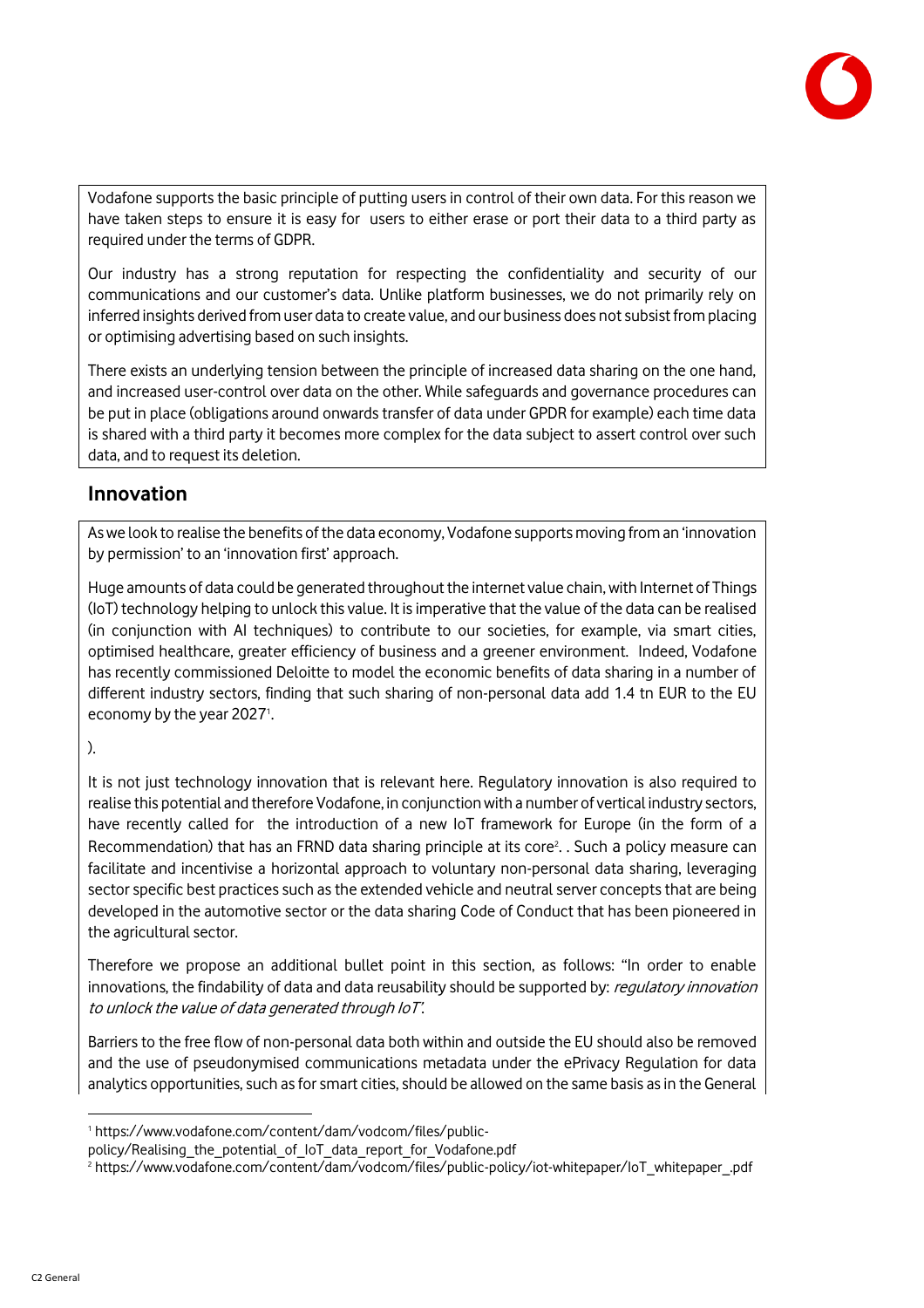

Data Protection Regulation. Free flow of non-personal data should also be looked at from a global angle: Commercial policies that impede EU companies from sharing non-personal/industrial data across their global technology footprint affect their ability to operate in overseas markets, their profitability and, as a result, European competitiveness on the global stage. We therefore urge to seize the opportunity to firmly anchor the global free flow of non-personal/industrial data as an objective in global discussions, and set the EU as a leader on the map for data-related regulatory standards exportable worldwide.

Finally, demand-side policies, such as the opening-up of data by governments to support industries, as set out in the new Common Agricultural Policy proposals, should be encouraged.

### **Trust**

Consumer confidence is the lifeblood of our business. Vodafone has deep expertise in both network and device security, including secure-by-design for IoT solutions and services. We have strict governance and controls in place to ensure we protect our customers' personal data and communications, respect their privacy and proactively manage the cybersecurity risks that face businesses today. Our commitment to ensuring privacy and security is a vital part of our responsibility to customers and fundamental to the success of the digital economy.

We are already building safeguards into our IoT platform by design so that consumers are protected from day one. Our V by Vodafone range of consumer IoT products comply with Trust by Design principles co-created with the global consumer association Consumers International, which include security, privacy, transparency, ways to protect vulnerable customers, complaint handling and the environment. Vodafone provides practical materials, training and workshops for IoT developers to ensure that they can comply with these principles.

At Vodafone, we are using AI to help improve our products and services and to run our business as effectively as possible. As AI grows in usage and impact across geographies and industries, Vodafone has a responsibility to consider how our use of this technology affects our customers, our employees and wider society.

We believe it is critical our AI technology respects the privacy and security of our end users' data and their fundamental rights. Vodafone's AI Framework sets out our approach to working with AI technologies and outlines how we intend to develop and employ it in a responsible manner across our international business. This framework embeds the following principles into all uses of AI: transparency and accountability, ethics and fairness, privacy and security, and human rights, diversity and inclusivity.

A report conducted for Vodafone by Deloitte in 2018 envisaged the creation of a data sharing accreditation scheme to boost trust in the sharing of machine generated, non-personal data. According to the study: "Trust is at the heart of data sharing and an accreditation system is one approach that could support this. This would be an accreditation for businesses planning to provide or receive shared data analogous to the identity verification schemes for individuals being created to facilitate e-government, e.g. the online ID service launched by the Government of Estonia or private sector equivalents such as the Mobile Connect platform offered by the GSMA. It provides a central